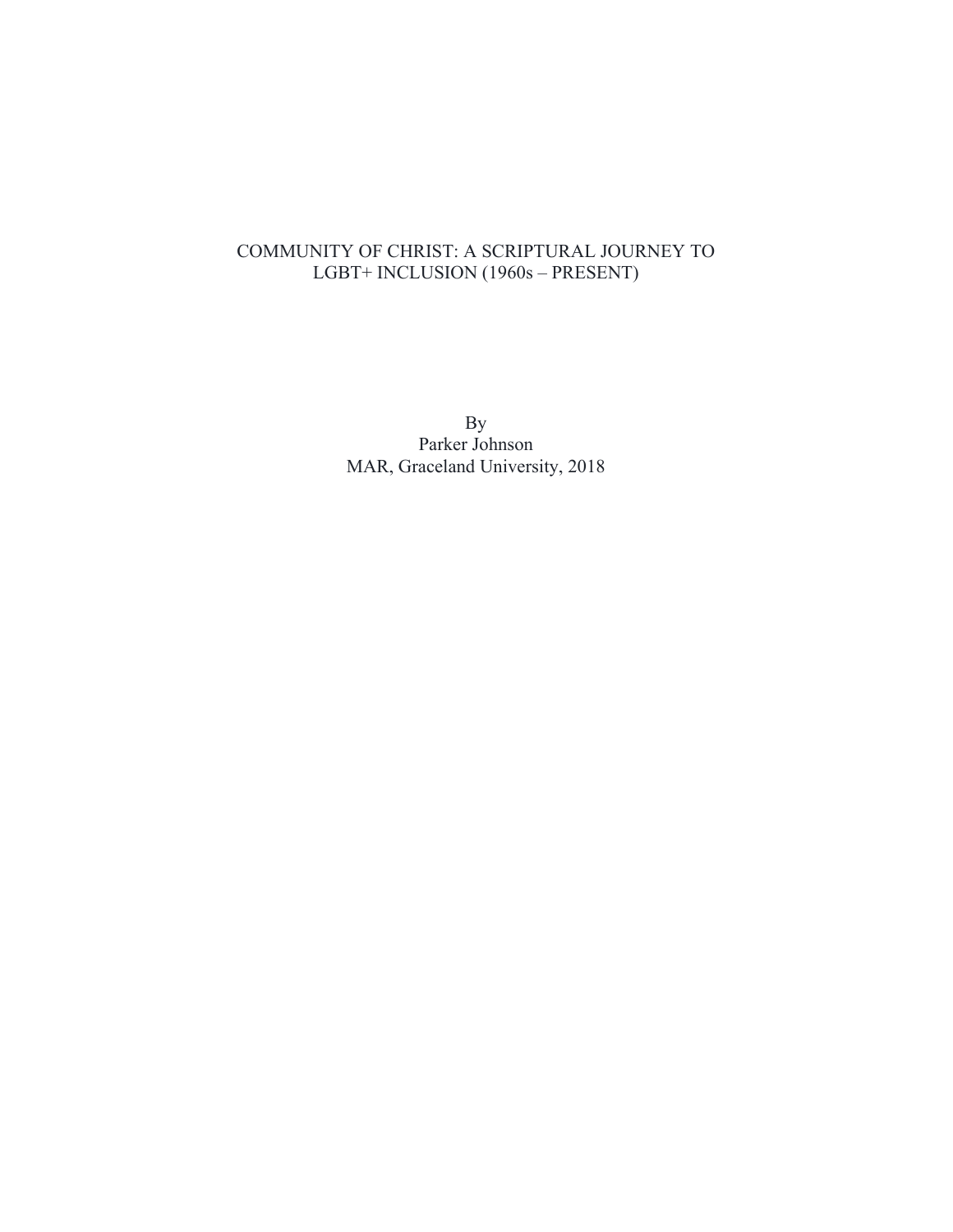Parker Johnson April 27, 2018 Revised, October 26, 2018 RELG5340

> *Community of Christ 2 – Capstone Community of Christ: A Scriptural Journey to LGBT+ Inclusion (1960s – Present)*

It is no secret that Community of Christ (formerly the Reorganized Church of Jesus Christ of Latter Day Saints  $[RLDS]$ <sup>1</sup> has evolved missionally, theologically, scripturally, and doctrinally. This is made evident in comparing the early church's relationship with the Book of Mormon to that of present-day Community of Christ, having recently sold the original Book of Mormon printer's manuscript to the Church of Jesus Christ of Latter-day Saints (LDS) in 2017 for \$35 million USD. <sup>2</sup> While Community of Christ leadership has assured membership that the sale of this artifact in no way signifies a shift away from the Book of Mormon and that it "remains one of the church's three books of scripture," the transaction does, however, indicate a church culture seeking detachment from relics and one that embraces contextual awareness surrounding the denomination's history, scripture, and theology.<sup>3</sup>

Arguably, this shift was set into motion from the earliest institutional memory known to the Latter Day Restoration Movement: the grove experience in Palmyra, New York. Joseph Smith, Jr. sought answers to questions surrounding the interpretation of scripture, baptism, and salvation; he subsequently knelt in a grove and asked God for guidance.<sup>4</sup> Each of us has an opportunity to follow this same rhythm of enlightenment in our own experiences with the

<sup>1</sup> *For consistency, the RLDS church will be referred to as Community of Christ for the remainder of the paper.*

<sup>2</sup> https://www.cofchrist.org/Common/Cms/documents/QA-Printer-Manuscript-Sale.pdf

<sup>&</sup>lt;sup>3</sup> "Scripture in Community of Christ," Community of Christ, accessed April 23, 2018,

https://www.cofchrist.org/scripture-in-community-of-christ.

<sup>4</sup> Mark Albert Scherer, *The Journey of a People: The Era of Restoration, 1820 to 1844*, vol. 1, 3 vols. (Independence, MO: Community of Christ, Seminary Press, 2013), p. 49-50.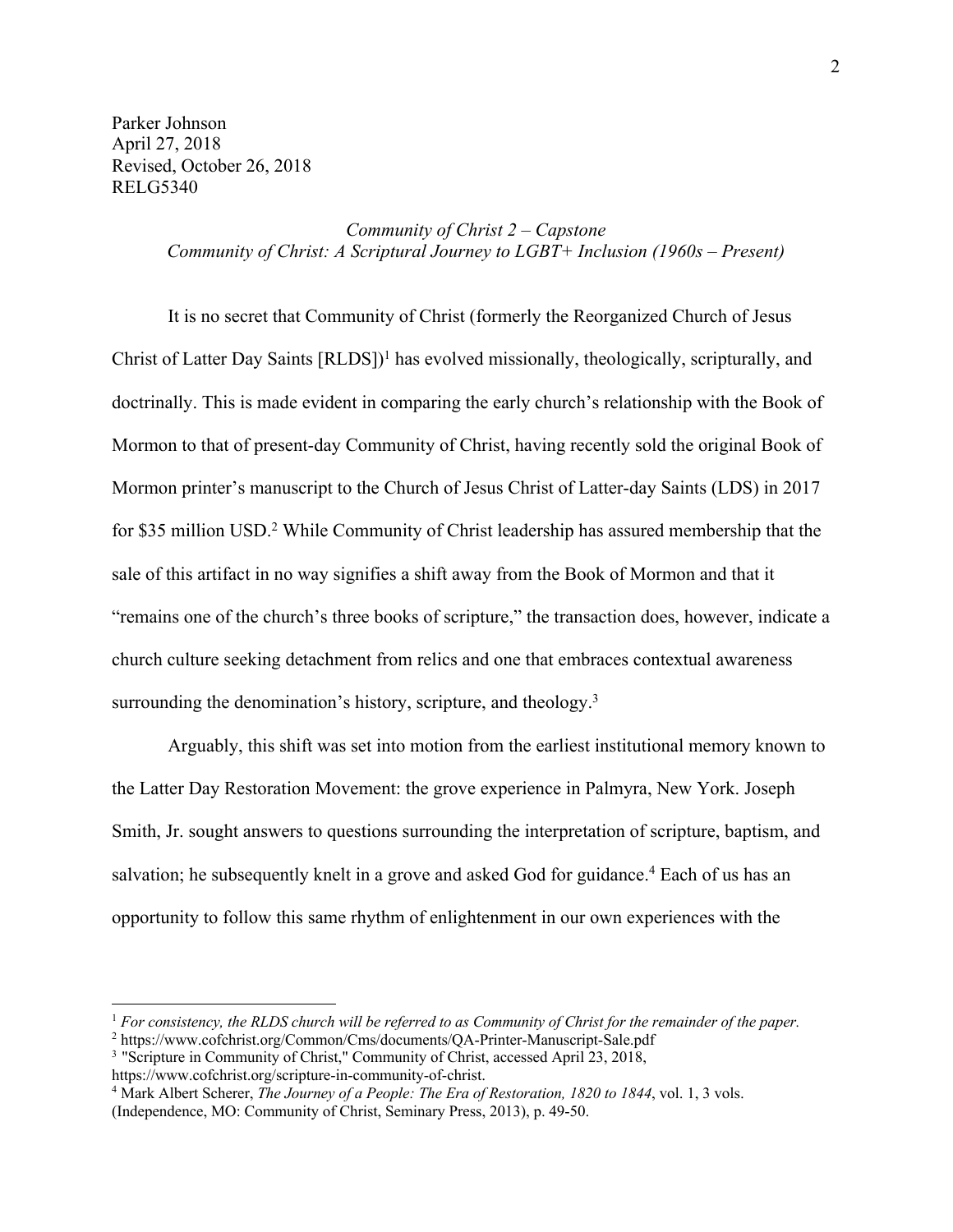Divine. To seek answers is not inherently bad; rather, it can be spirit-filling, even life-giving in some instances. The culture of seeking in one's own time and place set apart by Joseph Smith, Jr., however, took time to present itself in the form of scripture, theology, and doctrine. Major indicators of this culture being lived out can be traced between the 1960s to present with the inclusion of women in the priesthood, open communion,<sup>5</sup> and the inclusion of members of the LGBT+ (Lesbian, Gay, Bisexual, Transgender, etc.) Community in the priesthood in certain nations.6 The purpose of this paper is to explore the scriptural basis from which Community of Christ derived its transition towards LGBT+ inclusion, with a special focus on the 1960s to present.

#### Background

In 2010, Community of Christ received Prophet/President Stephen Veazey's words of counsel and approved Section 164. In it, President Veazey describes a church that "must develop cultural awareness and sensitivity to distinguish between issues that should be addressed by the World Conference and those that are best resolved nationally or in other ways."<sup>7</sup> Thus began conversations on the topic of LGBT+ inclusion in Community of Christ as a cultural issue, one that should be decided by a national conference. Conferences around the world have been organized to promote more inclusive policies for members of the LGBT+ Community. To date, at least six nations<sup>8</sup> have approved policy changes to be presented to the First Presidency for review, but how did we get here?

<sup>5</sup> Mark Albert Scherer, *The Journey of a People: The Era of Worldwide Community, 1946-2015*, vol. 3, 3 vols. (Independence, MO: Community of Christ Seminary Press, 2016), p. 438.

<sup>6</sup> "USA INTERIM POLICY FOR RECOGNIZING SAME-GENDER MARRIAGES, CIVIL UNIONS, AND LEGAL RELATIONSHIPS," proceedings of Community of Christ: USA National Conference, Independence. <sup>7</sup> Doctrine and Covenants, Location 7176-7178.

<sup>8</sup> *Australia, British Isles, Canada, The Netherlands, Norway, and the United States*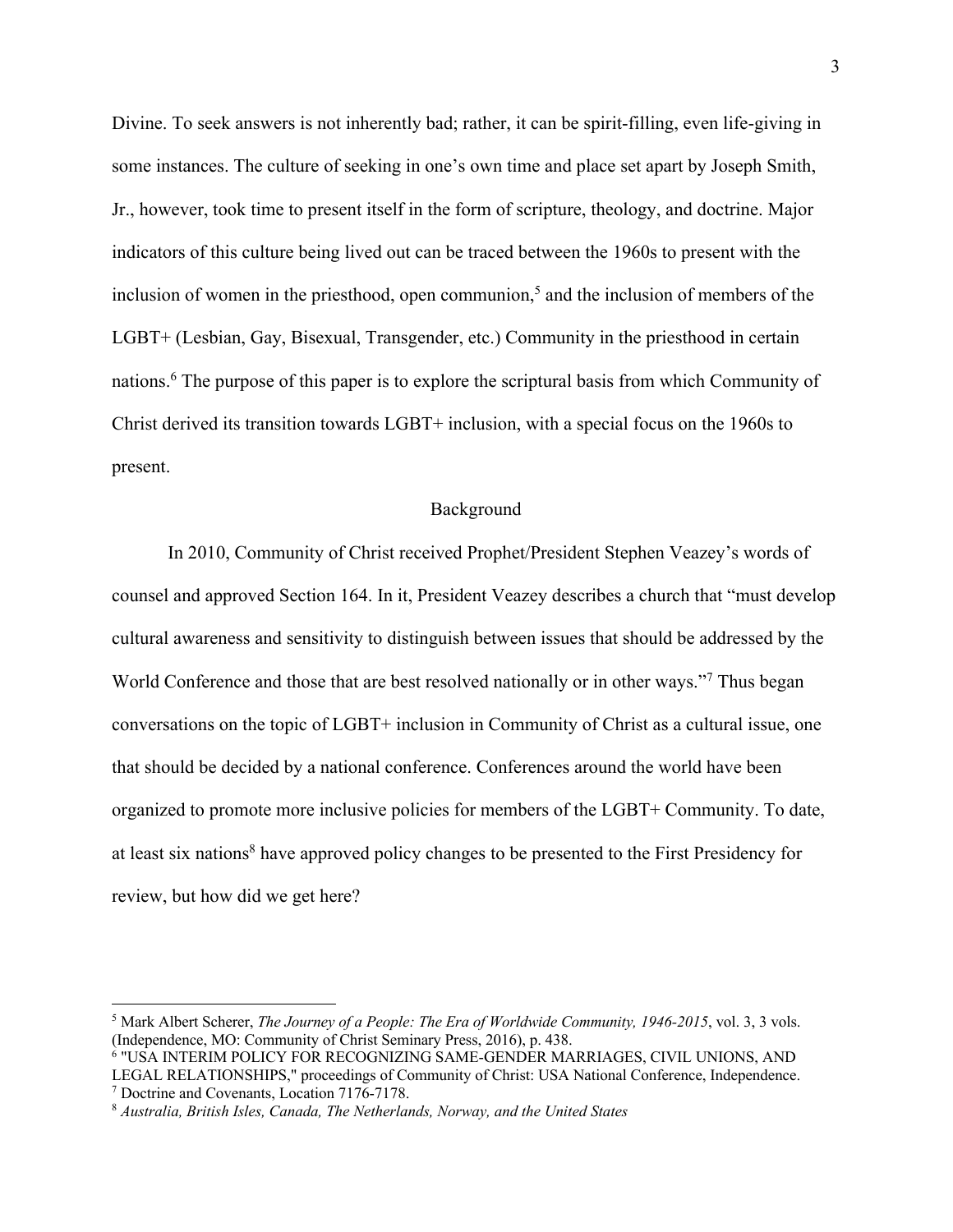Numerous factors are to be considered when looking back on Community of Christ's road to inclusion, including policy, theology, scripture, and history (precedent). As a church steeped in the teachings of the Restoration Movement, it is easy to see how inclusivity could be perceived by some as a deviation from the original mandate of the church: to restore the church of Jesus Christ in its fullness on the earth. Any departure from the "original gospel" would be problematic in that the church would be bending to the social order rather than staying true to the Word of God.

#### Policy as a Window

In 1961, the Standing High Council adopted a memorandum entitled, "Homosexuality and Other Sexual Perversions."9 That document informed all church policy, scriptural interpretation, and teachings on the subject until 1982, when Community of Christ published the "Standing High Council Statement on Homosexuality," citing five new guidelines to be "noted by administrative officials in carrying out the teachings of the church and performing ministry involving cases of homosexuality."10 These guidelines noted the complexity of the issue, yet upheld a rigid position on homosexuality. What effectively functioned as a new worldwide policy on the topic of homosexuality, this document was the result of a 1978 committee known as the "Human Sexuality Committee" as well as the "Task Force on Human Sexuality" (1980) which explored "the area of human sexuality and recommended to the First Presidency ways in which the church can be ministerially responsible and responsive in this aspect of human life."<sup>11</sup> It seems such work was undertaken in an attempt to match similar due diligence executed by other denominations. The 1982 statement explains:

<sup>9</sup> William D. Russell and D. Michael Quinn, *Homosexual Saints: The Community of Christ Experience* (Ann Arbor, MI: John Whitmer Books, 2008), 245-248.

 $10$  Ibid.

 $11$  Ibid.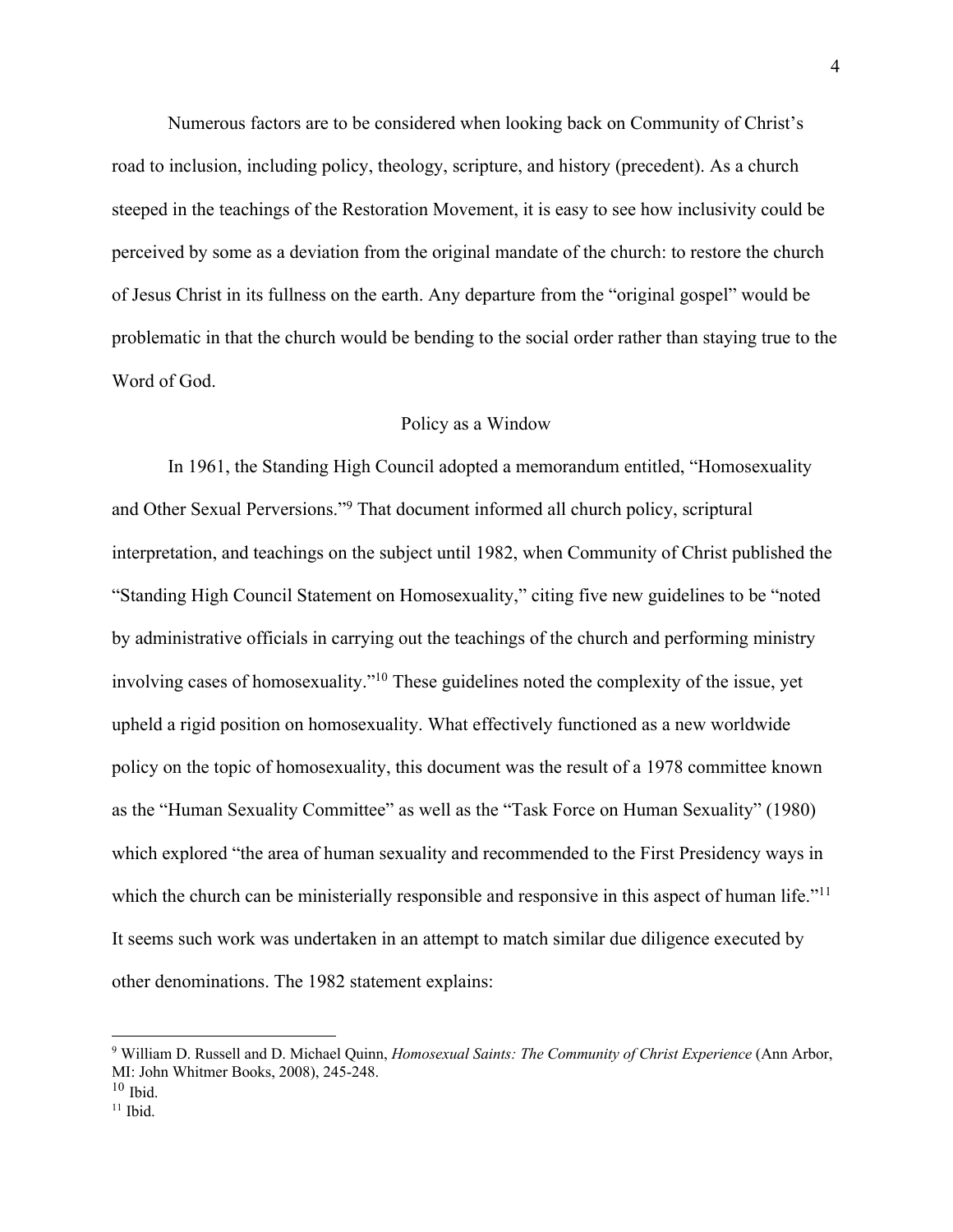Other denominational bodies, through special task forces and in their legislative assemblies, have in recent years attempted to address this pressing problem which exists among many of their members, families, and friends. The church feels under obligation today to restate its position on homosexuality for the guidance of administrative officials, and out of a genuine concern that a responsible, reconciling ministry be developed in relation to this difficult problem.<sup>12</sup>

Going so far as to note that the church "feels under obligation […] to restate its position," the introductory paragraphs indicate a church willing to acknowledge the importance and complexity of the issue; yet, at the same time feeling immense pressure to *restate* its position does not signify any sort of growth, change, or interest in learning about human sexuality even after the two committees in question had completed their research and presented their findings. Strangely enough, the report that follows contradicts this way of thinking numerous times by recognizing the limitations of scripture, the importance of context, and the worth of all persons.

Taking into consideration the biological, societal, scriptural, and cultural complexities that the issue of human sexuality presents, the committee ultimately lands on a more literal interpretation of scripture as the guiding principle on the topic with the caveat that such an understanding is a product of time and place. The document stresses the importance of the authority of scripture while upholding the importance of contextualizing scripture in the here and now: "While the basic witness of scripture holds true for all time, virtually all aspects of humankind's relationship with God, including sexuality, are related to the cultural norms and traditions of the times."13 This excerpt, however, reads as more of an admission that anything outside of heteronormativity is the product of cultural norms and traditions rather than biology. To quote Dr. Susan David, a Harvard Medical School psychologist, "upholding rigidity in the

 $12$  Ibid.

 $13$  Ibid.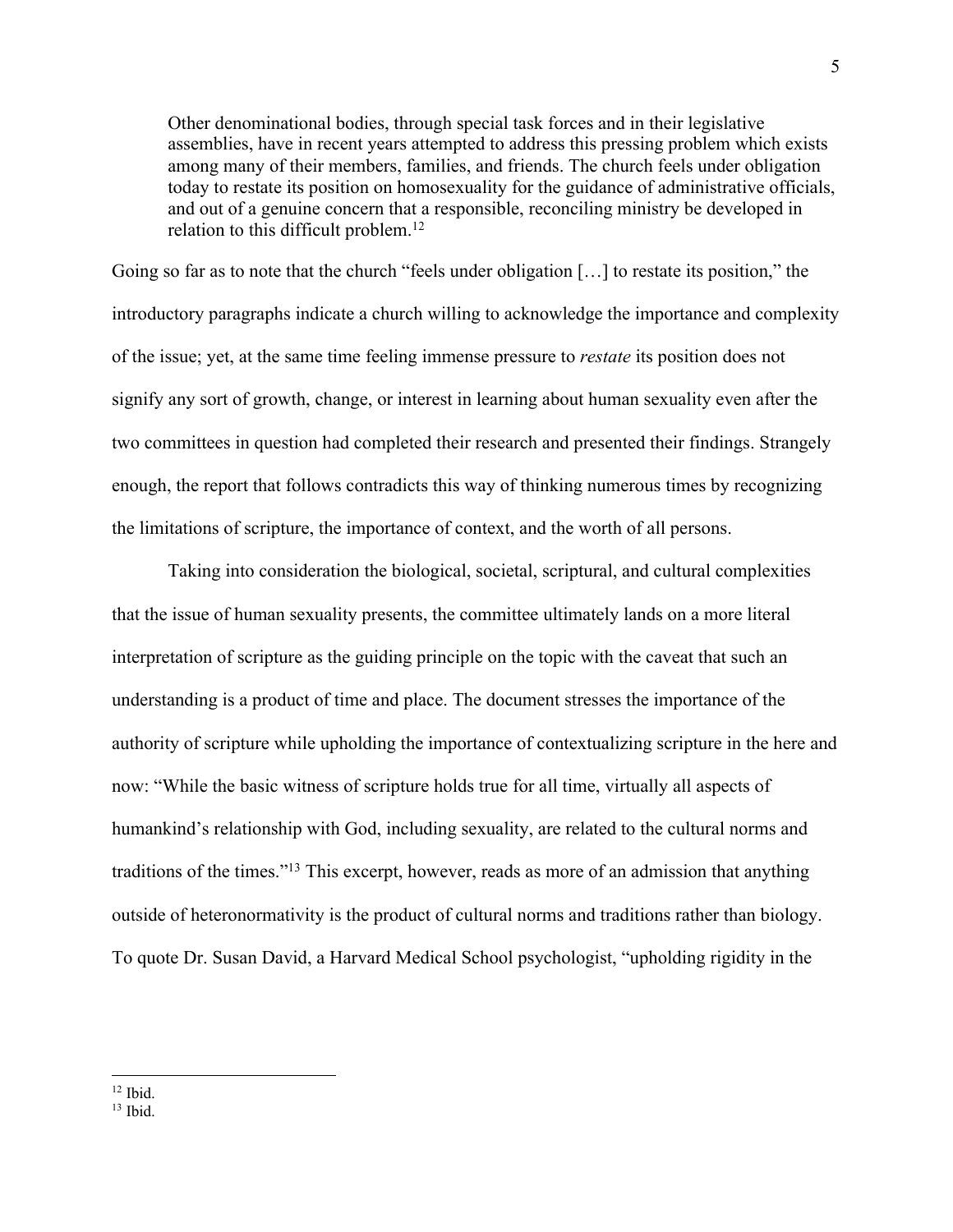face of complexity is toxic."<sup>14</sup> The church remained rigid on its stance on homosexuality, while opening the door to further discussion.

### Scripture as a Window

The findings of the 1982 Standing High Council report coincide with the three criteria of sacred texts outlined by John Hayes and Carl Holladay for all religious groups. First, "scripture possesses an authority for individuals or groups that exceeds normal conditions." Second, "Scriptures occupy an official position in the life of the groups that regard them as authoritative." Lastly, "Scriptures are understood to embody a truer reflection of reality than other writings."<sup>15</sup> Therefore, resting on the assurances provided to us through the scriptures is a natural landing strip for any issue facing the church. While this is certainly true for nearly all religious groups around the world, what makes Community of Christ unique is its own relationship to Scripture. Hayes and Holladay state, "[…] the manner in which the communities have understood and interpreted their Scriptures becomes a decisive influence in how they are assessed."16 A culture of seeking will continue to move the church to new areas of understanding.

Former Prophet/President W. Wallace Smith gave the following words of counsel at the

March 11, 1964, World Conference, which later became Section 147:7:

I am further permitted to say by the Spirit: Instruction which has been given in former years is applicable in principle to the needs of today and should be so regarded by those who are seeking ways to accomplish the will of their heavenly Father. But the demands of a growing church require that these principles shall be evaluated and subjected to further interpretation. This requisite has always been present. In meeting it under the guidance of my spirit, my servants have learned the intent of these principles more truly.17

<sup>&</sup>lt;sup>14</sup> Susan David, "The Gift and Power of Emotional Courage," TED: Ideas Worth Spreading, November 2017, accessed April 24, 2018, https://www.ted.com/talks/susan\_david\_the\_gift\_and\_power\_of\_emotional\_courage.

<sup>15</sup> John H. Hayes and Carl R. Holladay, *Biblical Exegesis: A Beginners Handbook* (Louisville, KY: Westminster John Knox Press, 2007), 11.

<sup>16</sup> Ibid.

<sup>17</sup> Community of Christ, *Doctrine and Covenants* (Independence, MO: Herald Publishing House), Locations 6157- 6161. Kindle Edition.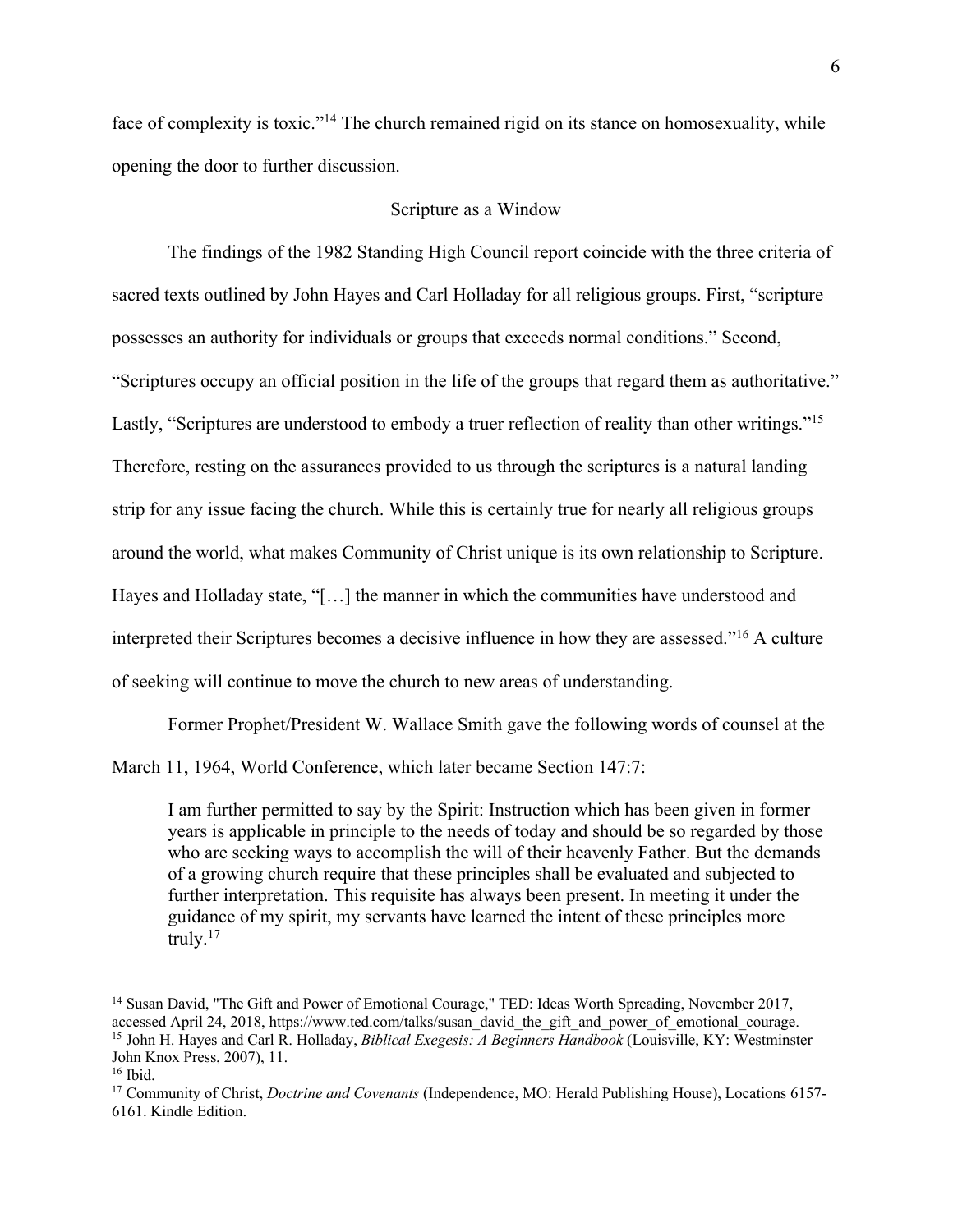Such revelation made room for further discussion on the topic, as seen in a series of six articles published to the *Herald* between March - August 1981. Barbara Higdon penned an article entitled, "A Scriptural Approach to Human Sexuality," referencing this very scripture:

Human sexuality in our day raises significant questions for the church. As members of the Reorganized Church of Jesus Christ of Latter Day Saints we are obligated to ask how God is speaking to our time about human sexual relationships. We can respond to these questions by addressing the issue humbly, yet scripturally, intelligently, faithfully, and affirmatively. An honest and open examination, in faith, ought to lead to our being blessed with the development of a theology of sexuality which is dynamic and capable of providing new insight and interpretation relative to changing cultures and times (Doctrine and Covenants  $147:7$ ).<sup>18</sup>

More so than simply making room for further discussion, it appears that Doctrine and Covenants 147:7 actually *granted permission* (in a new, modern phrasing) for members and leaders alike to theologize, contextualize, challenge, and seek anew the truths of our past in our own time and place precisely *because* we are Community of Christ. W. Wallace Smith was not directly speaking to issues of human sexuality in Doctrine and Covenants 147; rather, his words of counsel were helping Community of Christ to be transformed into a culture steeped in the tradition of sharing our sacred stories on all subjects in the hopes that these experiences might further shape us into the Zionic community we challenge ourselves to become.

Several major building-blocks on the topic of inclusion from which later Doctrine and Covenants sections, *Herald* articles, Community of Christ's Statement on Scripture, as well as the Mission Initiatives and Enduring Principles were inspired include Doctrine and Covenants Section 16:3, ("Remember the worth of souls is great in the sight of God..."), <sup>19</sup> Section 28:9a, ("all things unto me are spiritual..."),<sup>20</sup> Section 85:4a, ("The spirit and the body is the soul..."),<sup>21</sup>

<sup>18</sup> Barbara Higdon, "A Scriptural Approach to Human Sexuality," *Saints Herald*, March 1, 1981.

<sup>19</sup> Doctrine and Covenants, Location 683.

<sup>20</sup> Ibid., Location 1223.

<sup>21</sup> Ibid., Location 3504-3505.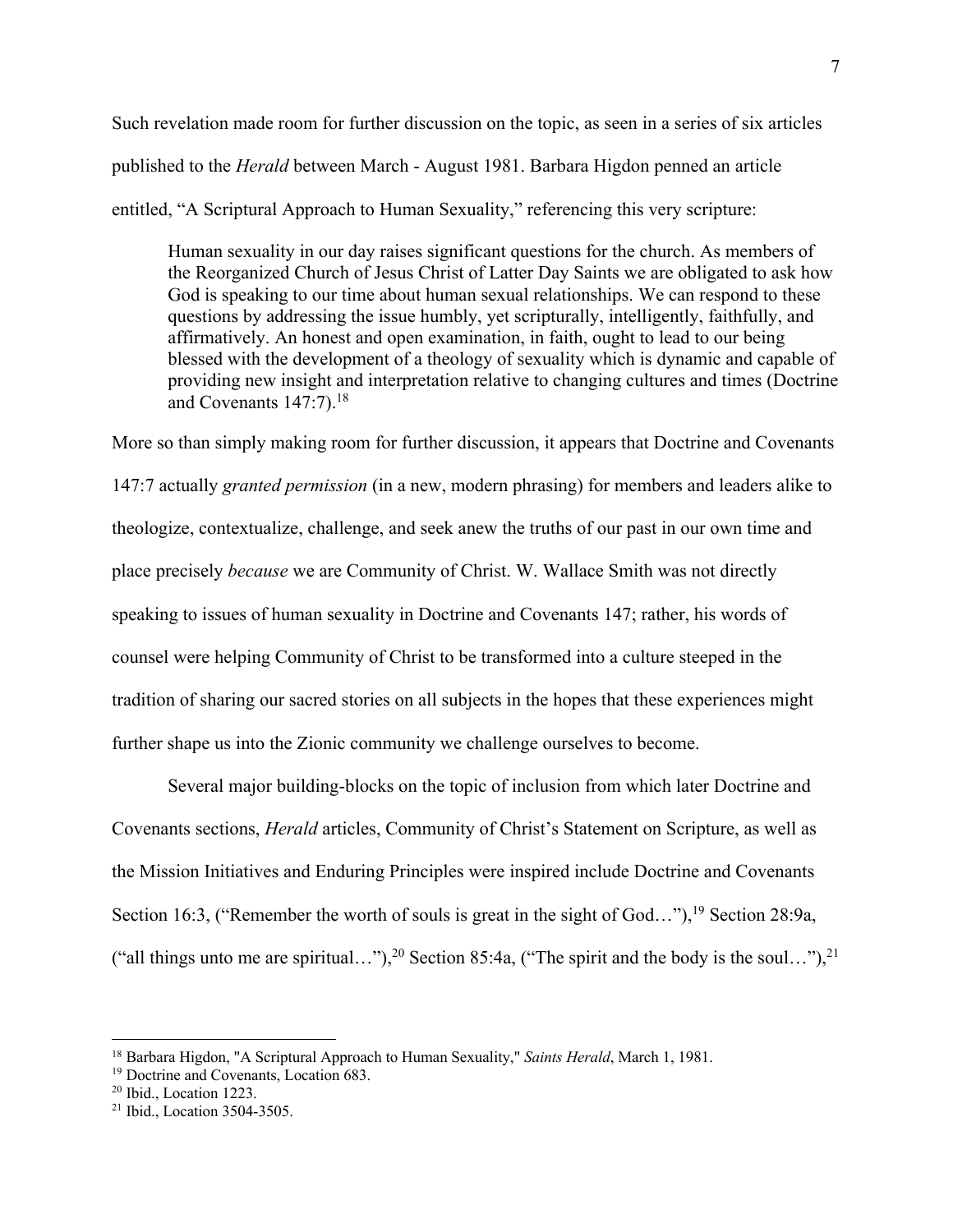and Section 90:5e, ("Spirit and element inseparably connected receiveth a fullness of joy.").<sup>22</sup> With these tenants as the primary lens for Community of Christ members over the years, it was arguably only a matter of time until the inclusion of the LGBT+ Community could be argued scripturally.

Present-day Community of Christ's Statement on Scripture, Affirmation Four explains, "Scripture's authority is derived from the model of Christ, who came to be a servant (Mark 10:45). Therefore, the authority of scripture is not the authority to oppress, control, or dominate. If Jesus came to serve, how much more should the books that point to him be treated as a servant of the saving purposes of God."<sup>23</sup> A mindset of liberation – not oppression, freedom – not control, and (theocratic) democracy – not domination, has informed and even guided the church's ongoing understanding of sacred texts as we seek to wrestle with the oftentimes uncomfortable task of hermeneutics.

### History as a Window

Community of Christ's rich history plays a major role in the denomination's journey to inclusiveness. Born out of the Second Great Awakening, the church preached a very Americentric approach to salvation, ethics, community-building, and Zion, but as the years have gone by the church has reached a certain critical mass with regards to globalization. Community of Christ publishes its membership enrollment in the World Conference Bulletin. Reviewing records from the 1962, 1972, 1982, 1992, and 2002 World Conferences puts the dramatic increase in international membership into perspective:

<sup>22</sup> Ibid., Location 3834-3835.

<sup>&</sup>lt;sup>23</sup> "Scripture in Community of Christ," Community of Christ, accessed April 23, 2018, https://www.cofchrist.org/scripture-in-community-of-christ.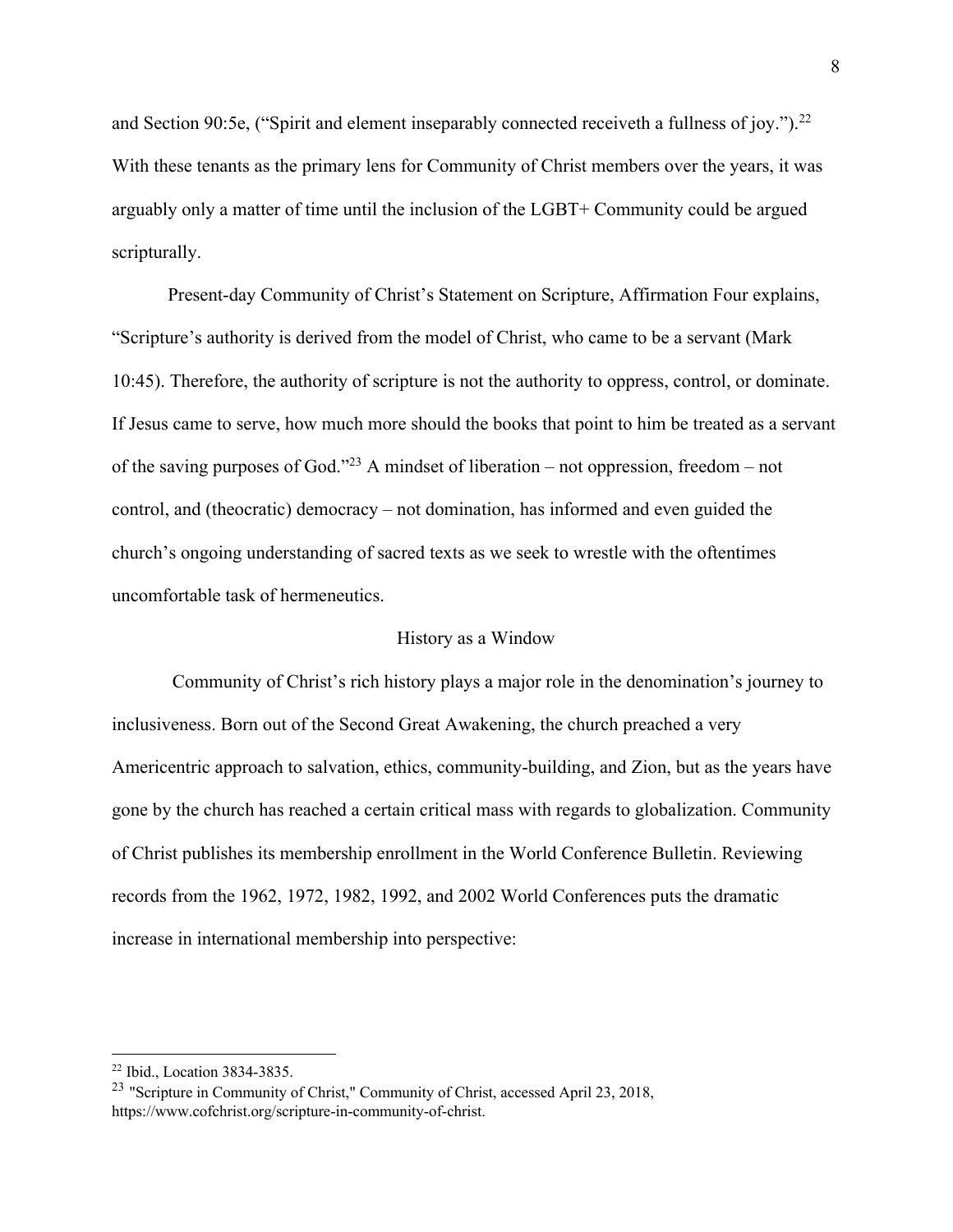*Table 1. Community of Christ Membership Totals 1962 – 2002.24*

| <b>CONFERENCE BULLETIN YEAR</b> | <b>MEMBERSHIP ENROLLMENT</b> | <b>ENROLLMENT ABROAD</b> |
|---------------------------------|------------------------------|--------------------------|
| 1962                            | 177551                       | 9895                     |
| 1972                            | 205307                       | 13361                    |
| 1982                            | 225650                       | 21665                    |
| 1992                            | 245413                       | 41660                    |
| 2002                            | 253836                       | 66345                    |
|                                 |                              |                          |
|                                 |                              |                          |
| % increase 1962-1972            | 16%                          | 35%                      |
| % increase 1972-1982            | 10%                          | 62%                      |
| % increase 1982-1992            | 9%                           | 92%                      |
| % increase 1992-2002            | 3%                           | 59%                      |

Source: *Data adapted from 1962, 1972, 1982, 1992, and 2002 RLDS World Conference Bulletins,* Community of Christ Archives, *accessed April 25, 2018.*





*Source:* Data adapted from 1962, 1972, 1982, 1992, and 2002 RLDS World Conference Bulletins, *Community of Christ Archives,* accessed April 25, 2018.

<sup>24</sup> *Note: Community of Christ does not classify Canada as "abroad." It is therefore not included in the "membership abroad" category of either Table 1 or Figure 1.*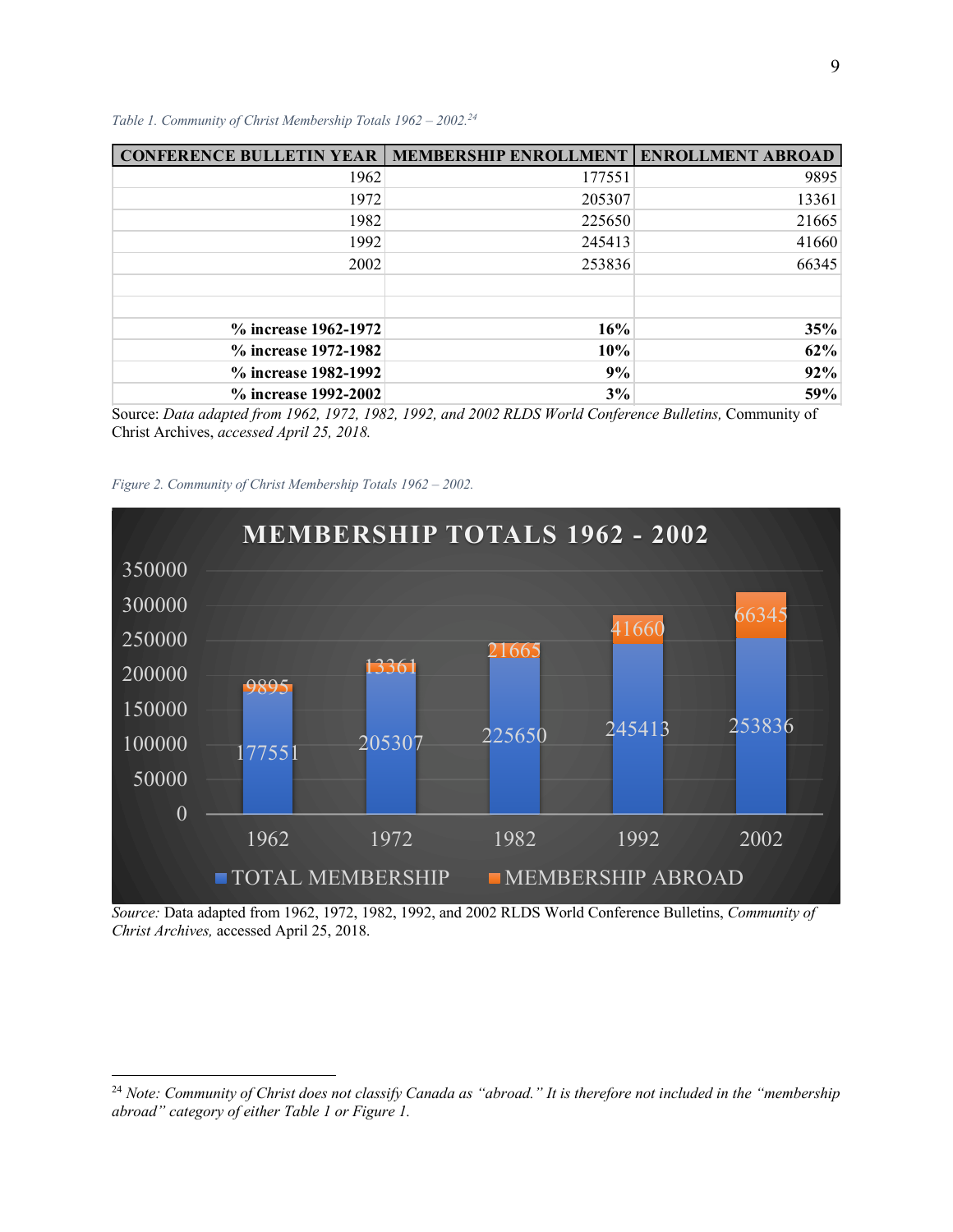In 1960, membership enrollment abroad was slightly under 10,000 persons concentrated in nine countries*,* accounting for just 6% of the overall membership of the global church. The vast majority of Community of Christ enjoyed a Western lifestyle, with only a small portion living outside of North America. Just twenty years later, the 1980s saw a sharp rise in membership abroad, with a 92% increase over the previous decade after extremely successful growth in areas like Africa, French Polynesia, Haiti, and India. At the time of the 1972 World Conference, Community of Christ had an official presence in twenty-two countries, a 144% increase over the statistics presented at the 1960 World Conference*.* Between 1960 – 2002, Community of Christ experienced an overall global membership growth rate of 43%. If we look at strictly membership abroad, however, we see that Community of Christ, outside of North America, saw an increase of 570% during that same time period. Comparing the rates of change for domestic<sup>25</sup> and abroad membership, we see a widening gap. Between 1960 and 1972, domestic church membership grew by 16% whereas membership abroad grew by 35%. The next decade, domestic membership fell six points to 10% while membership abroad grew by 62% over the previous decade. As of 2002, domestic membership growth had fallen to just 3% while membership abroad saw a 59% rise in enrollment.

Considerable growth was achieved abroad by missionaries overseas; however, as the data indicates, membership across North America has fallen – or at least stagnated – in the last fifty years. I present this information not as a critique of international missionary work, but rather as a key indicator for what Dr. Mark Scherer refers to as "the era of worldwide community," in his third volume of *The Journey of a People* series.<sup>26</sup> A truly worldwide community, rich in diversity

<sup>25</sup> *Note: Domestic, according to Community of Christ statistics, includes the United States and Canada.*

<sup>26</sup> Mark Albert Scherer, *The Journey of a People: The Era of Worldwide Community, 1946-2015* (Independence, MO: Community of Christ Seminary Press, 2016).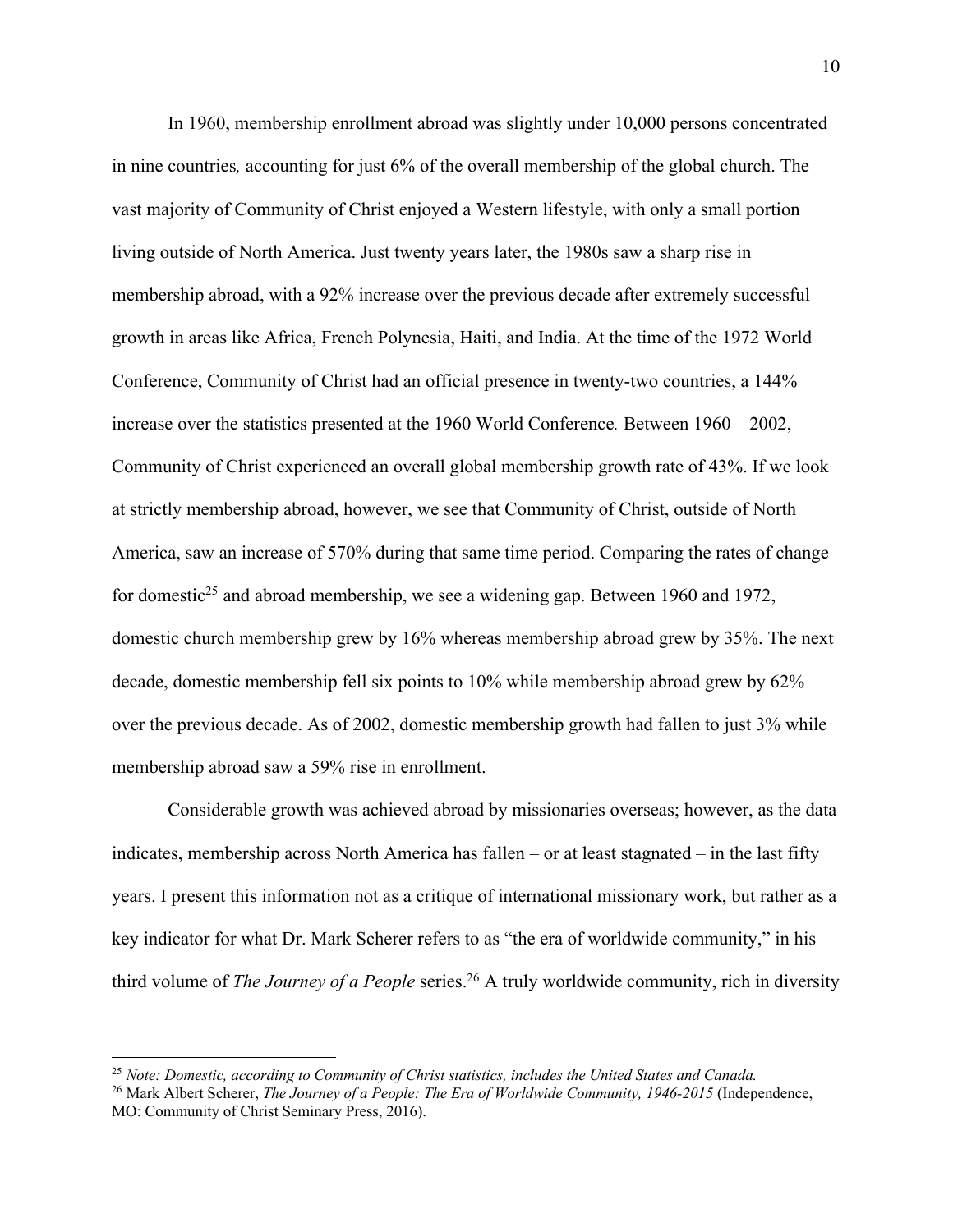and thought, observes that, "[i]nstruction which has been given in former years is applicable in principle to the needs of today and should be regarded by those who are seeking ways to accomplish the will of their heavenly Father. But the demands of a growing church require that these principles shall be evaluated and subjected to further interpretation."27 Former Prophet/President W. Wallace Smith's words of counsel provide membership with a better understanding of how to approach scripture through a principle-based lens of cultural sensitivity, mission, and empathy. Such a mindset would impact both domestic and international mission as well as the conversation surrounding human sexuality and gender identity. Continued counsel in Section 148 provides a framework for a more de-centralized administrative church structure that would perhaps allow the spirit to breathe more freely across the world:

10a. To more fully effect the unity of my church, the Presidency and Council of Twelve should be associated more closely in their mutual endeavors. The members of the Council of Twelve are commended for their desire to work diligently to accomplish my purposes.

10b. They should continue to exercise their calling as the "second presidency" in harmony with their primary responsibility in new fields. As such second presidency, the council should share with the First Presidency in reviewing and determining policies of church administration, but at the same time should recognize that the burden of the care of the church is laid upon him who is called to preside over the high priesthood of the church and on those who are called to be his counselors.

10c. As the members of the Council of Twelve withdraw from detailed administration in organized areas, responsibility to carry on the work in stakes and regions will fall more heavily upon those who have been chosen for this purpose. Their work is necessary and they should be honored in their places, each working with each to perfect my kingdom.

10d. Thus freed from detailed administrative duties, the Council of Twelve can give more attention to their primary work of pushing the work into new fields at home and abroad. To this the Council should give major attention even though some apostles may be assigned to general supervision of the work in organized areas and to church-wide functions.

10e. In this manner the power of the testimonies of those who are called as special witnesses in my church will add spiritual depth and meaning to my work, both in

<sup>&</sup>lt;sup>27</sup> Doctrine and Covenants, Location 6158-6160.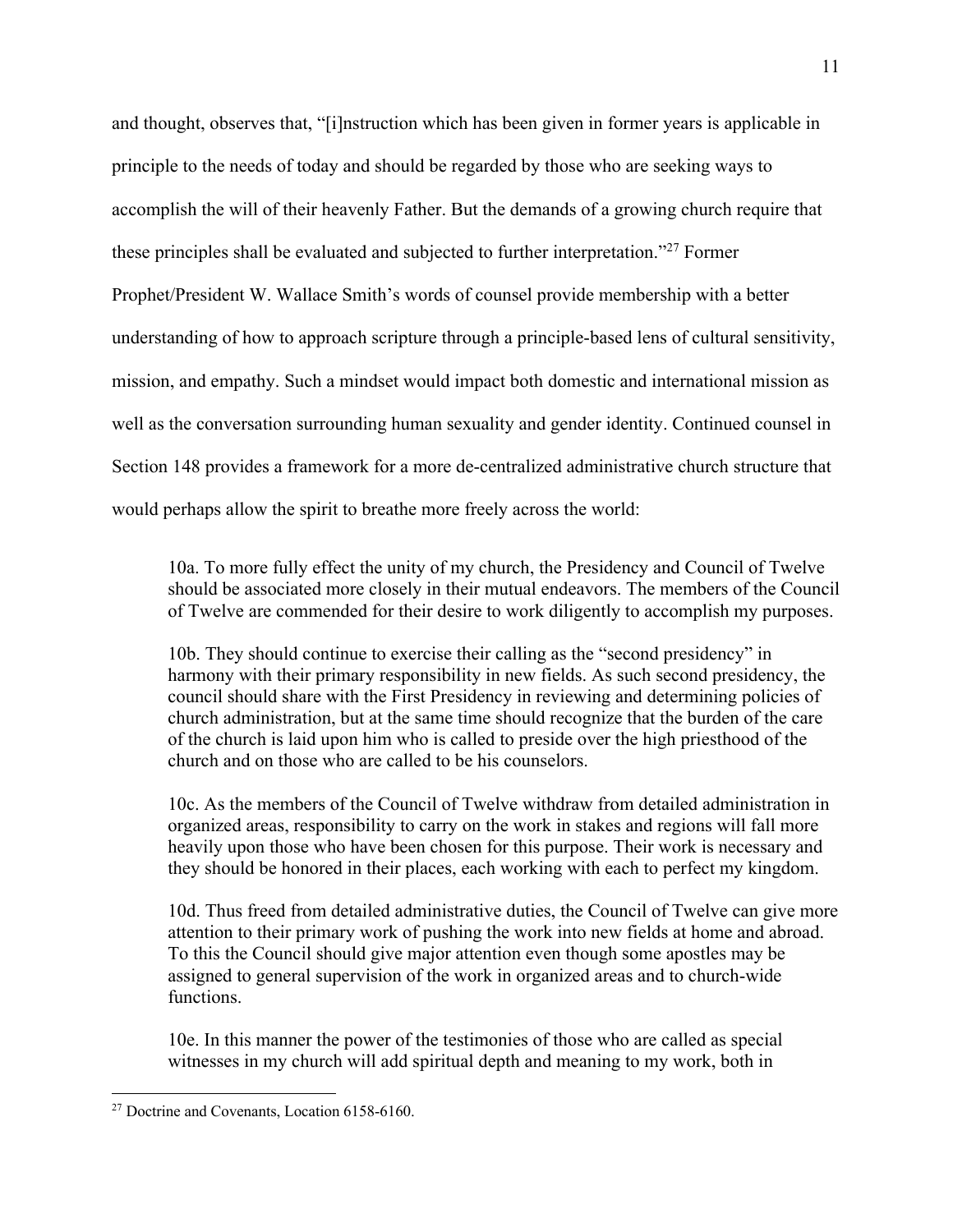reviewing and determining principles and procedures in spiritual and temporal realms and in redemptive evangelism at home and abroad.28

It is evident that, in experiencing much international expansion in a relatively short time period, the church was naturally moving towards an exploration of diverse expressions of Christ's love and peace in real and tangible ways, this time in *all* areas of the world and *all* walks of life. W. Wallace Smith's words were opening Community of Christ to new forms of ministry at the local level, encouraging the time, talents, and ministry of other gifted ministers outside of the predominantly white, heteronormative, male, Midwestern American leadership that historically occupied the Council of Twelve. By inviting more perspectives, theologies, and beliefs to the table, Community of Christ was entering a new era that soon-to-be Prophet/President Grant McMurray formally describes as "the process of becoming a prophetic people."<sup>29</sup> Now all were to be considered prophetic equals in Community of Christ, and all were to respect the prophetic qualities in one other. Cultural sensitivity for a worldwide church paved the way for principlebased discourse on the topic of human sexuality and gender identity.

# More Recent Factors

Community of Christ, in recent years, has solidified its calling to become a prophetic

people of seekers. Doctrine and Covenants Section 163:7b-d states:

b. Scripture is not to be worshiped or idolized. Only God, the Eternal One of whom scripture testifies, is worthy of worship. God's nature, as revealed in Jesus Christ and affirmed by the Holy Spirit, provides the ultimate standard by which any portion of scripture should be interpreted and applied.

c. It is not pleasing to God when any passage of scripture is used to diminish or oppress races, genders, or classes of human beings. Much physical and emotional violence has been done to some of God's beloved children through the misuse of scripture. The church is called to confess and repent of such attitudes and practices.

<sup>28</sup> Ibid., Location 6213-6227.

<sup>29</sup> Ibid., Location 6940-6941.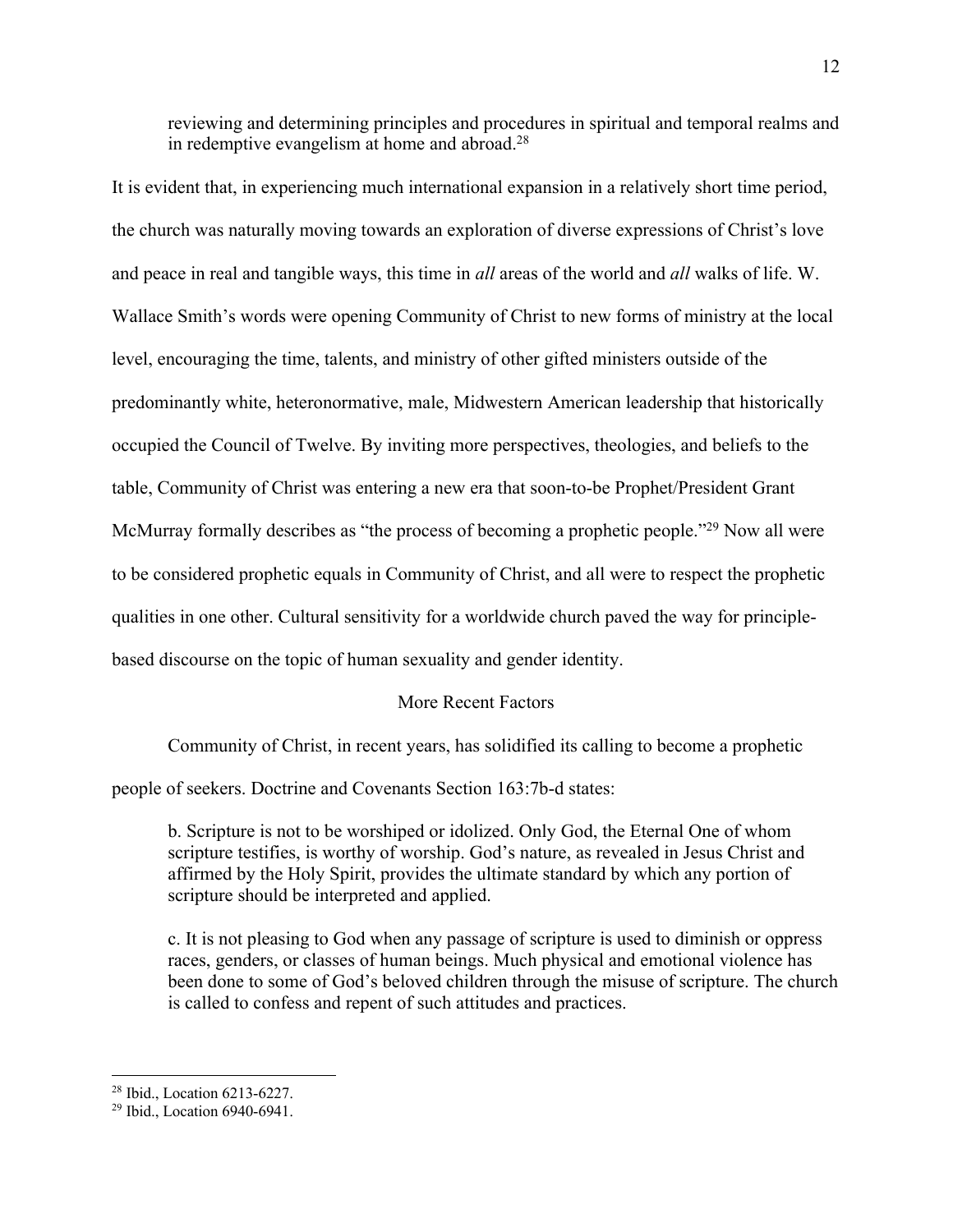d. Scripture, prophetic guidance, knowledge, and discernment in the faith community must walk hand in hand to reveal the true will of God. Follow this pathway, which is the way of the Living Christ, and you will discover more than sufficient light for the journey ahead.30

We can see a further detachment from relics in this passage, noting a special acknowledgement to the power of the source of all scripture and tradition, encouraging us to use the Divine as the "ultimate standard."31 By removing the burden of scriptural literalism, Community of Christ has been empowered to discern through a lens of Christ-like love and compassion, not through timebound texts. With yet another major cultural shift behind the church, Community of Christ wrestled with what it meant to be divinely led sans static distinctives. In 2010, the church receives Doctrine and Covenants Section 164, this time on the topic of oneness, unity in diversity, and variety of human types:

3 a. More fully embody your oneness and equality in Jesus Christ. Oneness and equality in Christ are realized through the waters of baptism, confirmed by the Holy Spirit, and sustained through the sacrament of Communion. Embrace the full meaning of these sacraments and be spiritually joined in Christ as never before.

b. However, it is not right to profess oneness and equality in Christ through sacramental covenants and then to deny them by word or action. Such behavior wounds Christ's body and denies what is resolved eternally in the life, death, and resurrection of Jesus Christ. c. You do not fully understand many interrelated processes of human creation. Through its wonderful complexity, creation produces diversity and order.

d. Be not consumed with concern about variety in human types and characteristics as you see them. Be passionately concerned about forming inclusive communities of love, oneness, and equality that reveal divine nature.

e. Oneness and equality in Christ do not mean uniformity. They mean Unity in Diversity and relating in Christ-like love to the circumstances of others as if they were one's own. They also mean full opportunity for people to experience human worth and related rights, including expressing God-given giftedness in the church and society.

<sup>30</sup> Ibid., Location 7062-7069.

 $31$  Ibid.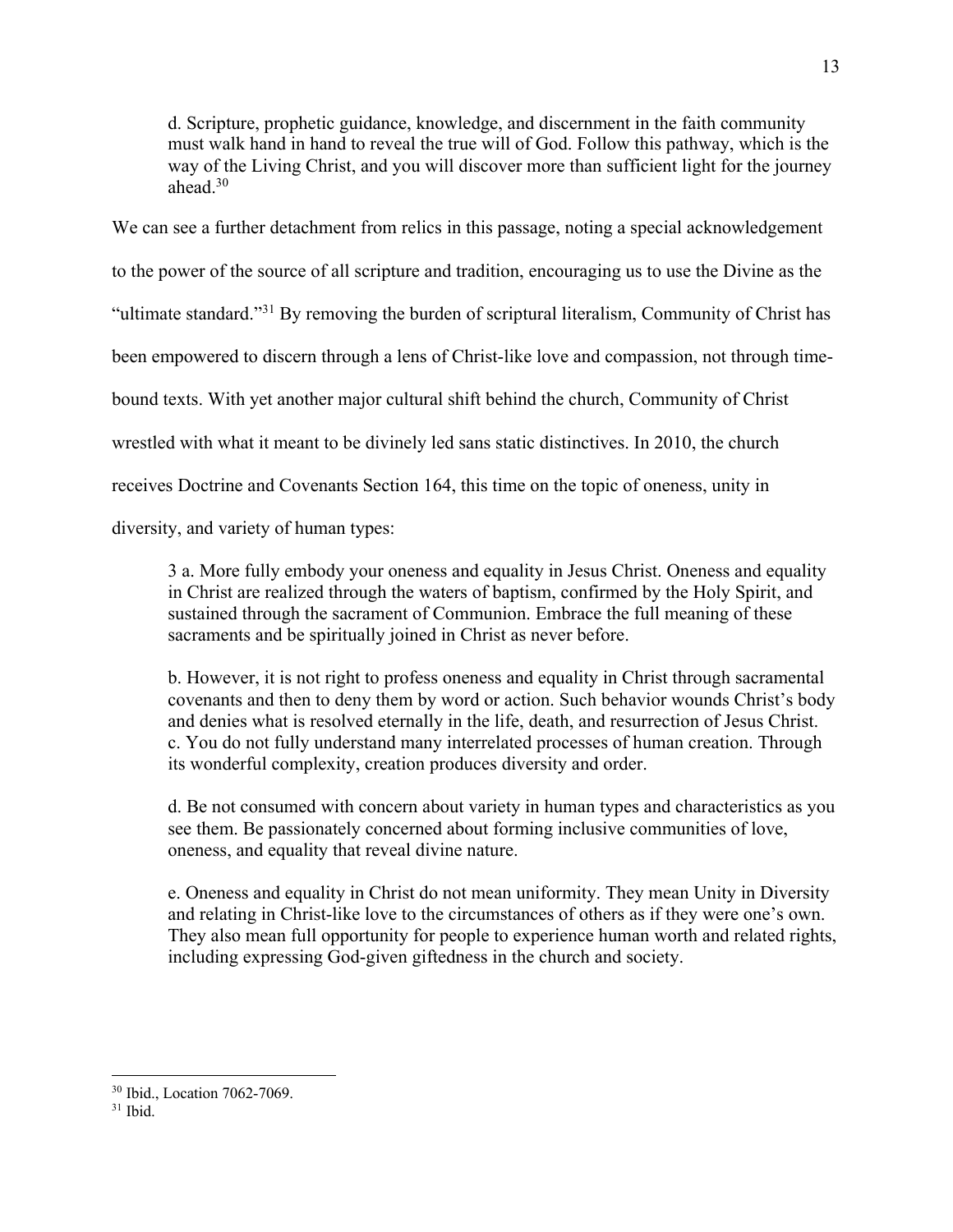4 a. Regarding priesthood, God calls whomever God calls from among committed disciples, according to their gifts, to serve and reach all humankind.<sup>32</sup>

We are seeing a total shift in focus as we follow Doctrine and Covenants Sections 147 to 165. What follows is a scriptural record and timeline of a faith tradition in the midst of transformation. With Doctrine and Covenants 147, Community of Christ embarked on a steady, intentional journey of cultural awareness, shedding old ways of engaging scripture, policy, and Americentrism. A burgeoning international membership has taught us what it means to embrace diversity in all its facets, a skillset Community of Christ would not have learned otherwise. The church has since blossomed into a community focused on upholding unity, the power of diversity, and the rejection of scriptural literalism.

## Conclusion

Moving from a church culture obsessed with conformity to one of empathy and equity has not been an easy journey. Following the same divine path set before us by Joseph Smith, Jr., Community of Christ continues to seek wisdom, understanding, and self-awareness in our own time and space. As outlined in this paper, the church did not simply approve LGBT+ inclusive policies with a single stroke of a pen; rather, methodical, inspired, and intentional steps were taken, under the leadership of numerous prophet/presidents, that paved the way for a greater understanding of scripture, human varieties, and tradition. Action was required on the part of faithful members to step up, speak out, and organize, and difficult conversations were required.

Much thanks should be attributed to a growing international membership for its contributions, for their presence has resulted in the overall betterment of the church. The lens through which present-day Community of Christ members and leadership interpret scripture can

<sup>&</sup>lt;sup>32</sup> "Doctrine and Covenants Section 165," Community of Christ, accessed April 26, 2018, https://www.cofchrist.org/doctrine-and-covenants-section-165.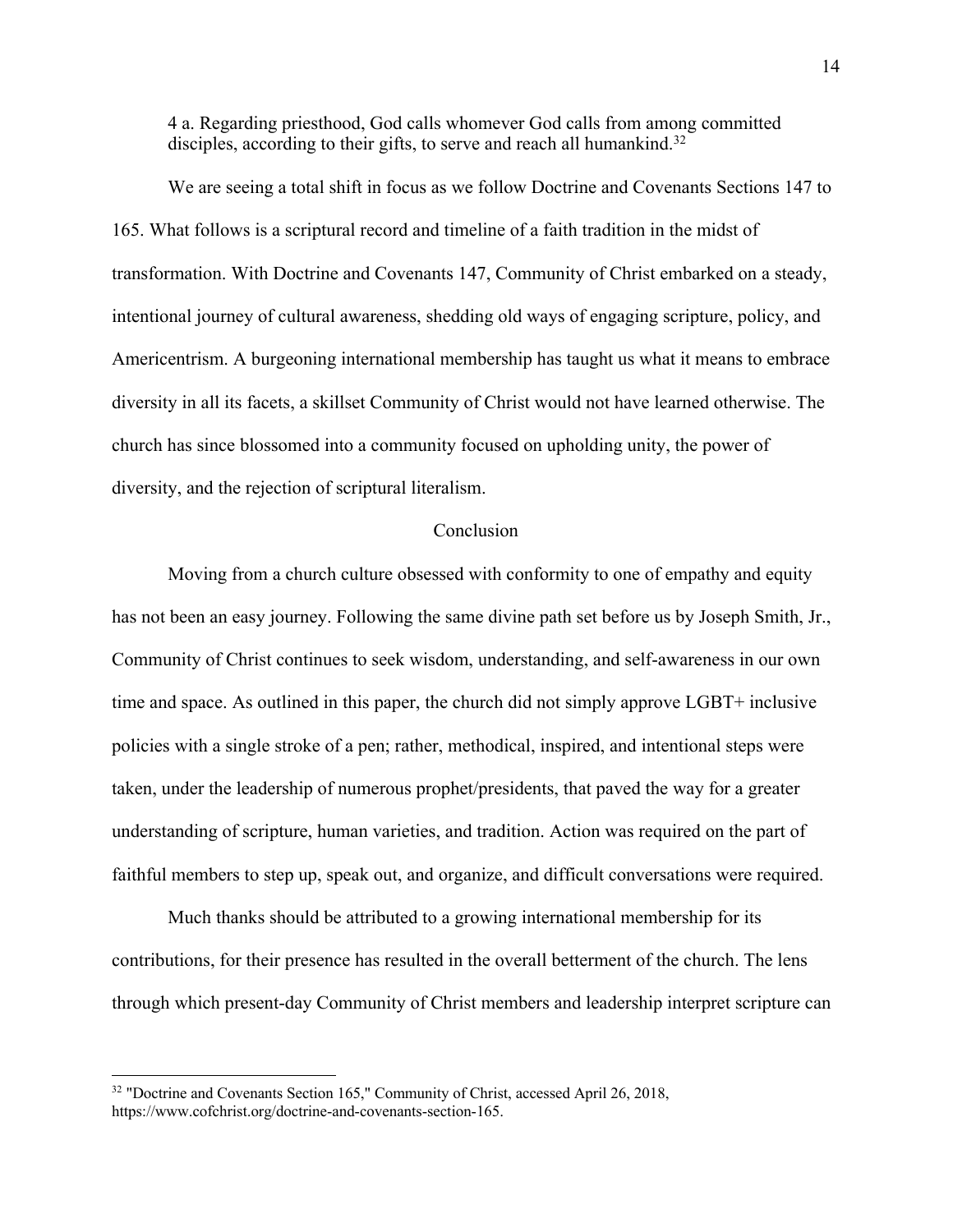be credited to hundreds of thousands of past and present members, near and far, and the diverse life experiences, skills, gifts, and worldview through which they engage the Divine, teaching us new and meaningful ways in which to extend the offering of connection in our own present time and place.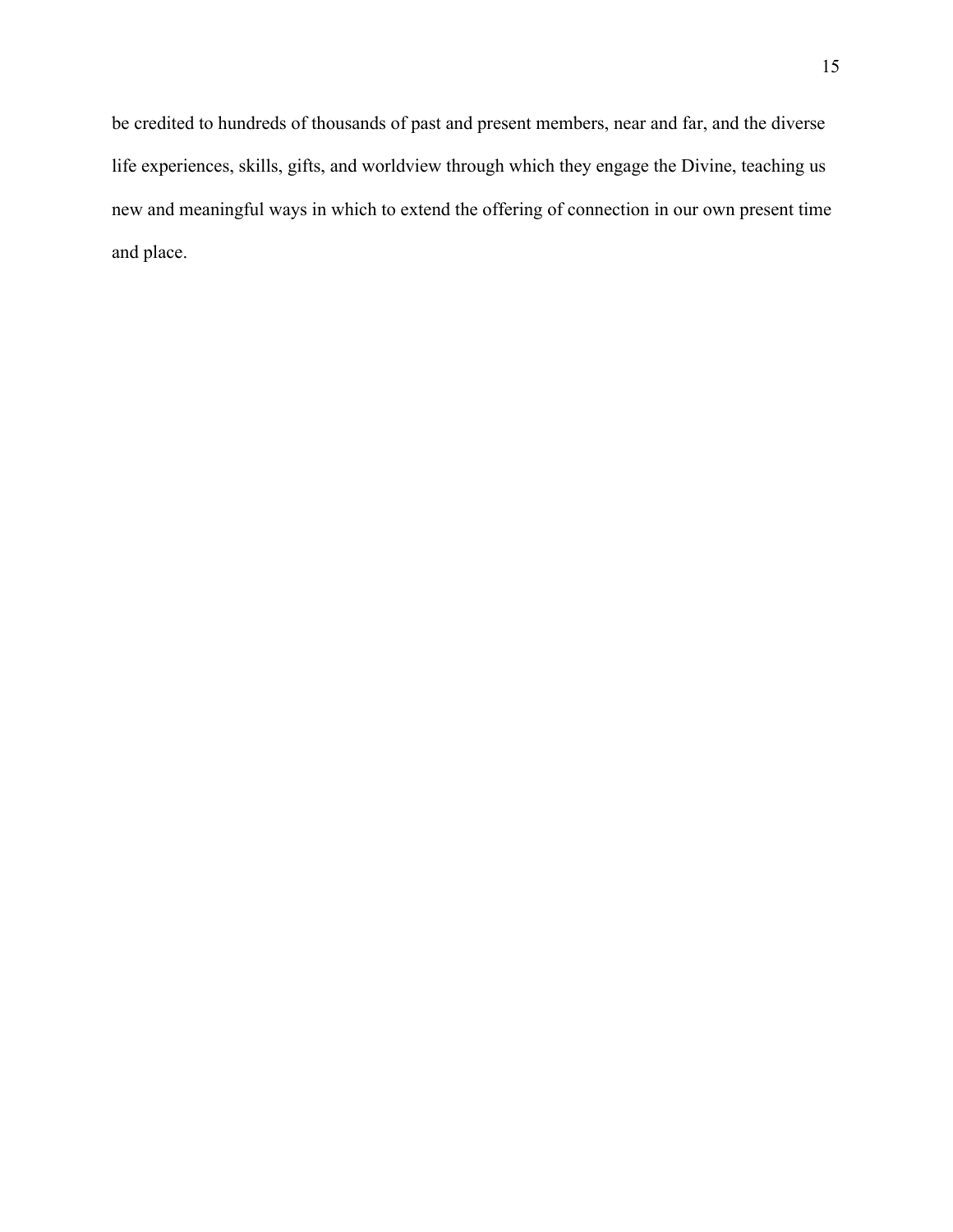#### Bibliography

- Community of Christ. *Doctrine and Covenants*. Independence, MO: Herald Publishing House, 2015. Kindle Edition.
- David, Susan. "The Gift and Power of Emotional Courage." TED: Ideas worth Spreading. November 2017. Accessed April 24, 2018. https://www.ted.com/talks/susan\_david\_the\_ gift and power of emotional courage
- "Department of Statistics." In *World Conference Bulletin*. World Conference 1962, Independence, MO.
- "Department of Statistics." In *World Conference Bulletin*. World Conference 1972, Independence, MO.
- "Department of Statistics." In *World Conference Bulletin*. World Conference 1982, Independence, MO.
- "Department of Statistics." In *World Conference Bulletin*. World Conference 1992, Independence, MO.
- "Department of Statistics." In *World Conference Bulletin*. World Conference 2002, Independence, MO.
- "Doctrine and Covenants Section 165." Community of Christ. Accessed April 26, 2018. https://www.cofchrist.org/doctrine-and-covenants-section-165.
- Higdon, Barbara. "A Scriptural Approach to Human Sexuality." *Saints Herald*, March 1, 1981, 25.
- Hayes, John H., and Carl R. Holladay. *Biblical Exegesis: A Beginners Handbook*. Louisville, KY: Westminster John Knox Press, 2007.
- Russell, William D., and D. Michael Quinn. *Homosexual Saints: The Community of Christ Experience*. Ann Arbor, MI: John Whitmer Books, 2008.
- "Sale of Printer's Manuscript: Questions and Answers." Sale of Printer's Manuscript: Questions and Answers. Accessed April 26, 2018. https://www.cofchrist.org/Common/Cms/ documents/QA-Printer-Manuscript-Sale.pdf.
- Scherer, Mark Albert. *The Journey of a People: The Era of Restoration, 1820 to 1844*. Vol. 1. 3 vols. Independence, MO: Community of Christ, Seminary Press, 2013.
- Scherer, Mark Albert. *The Journey of a People: The Era of Worldwide Community, 1946-2015*. Vol. 3. 3 vols. Independence, MO: Community of Christ Seminary Press, 2016.